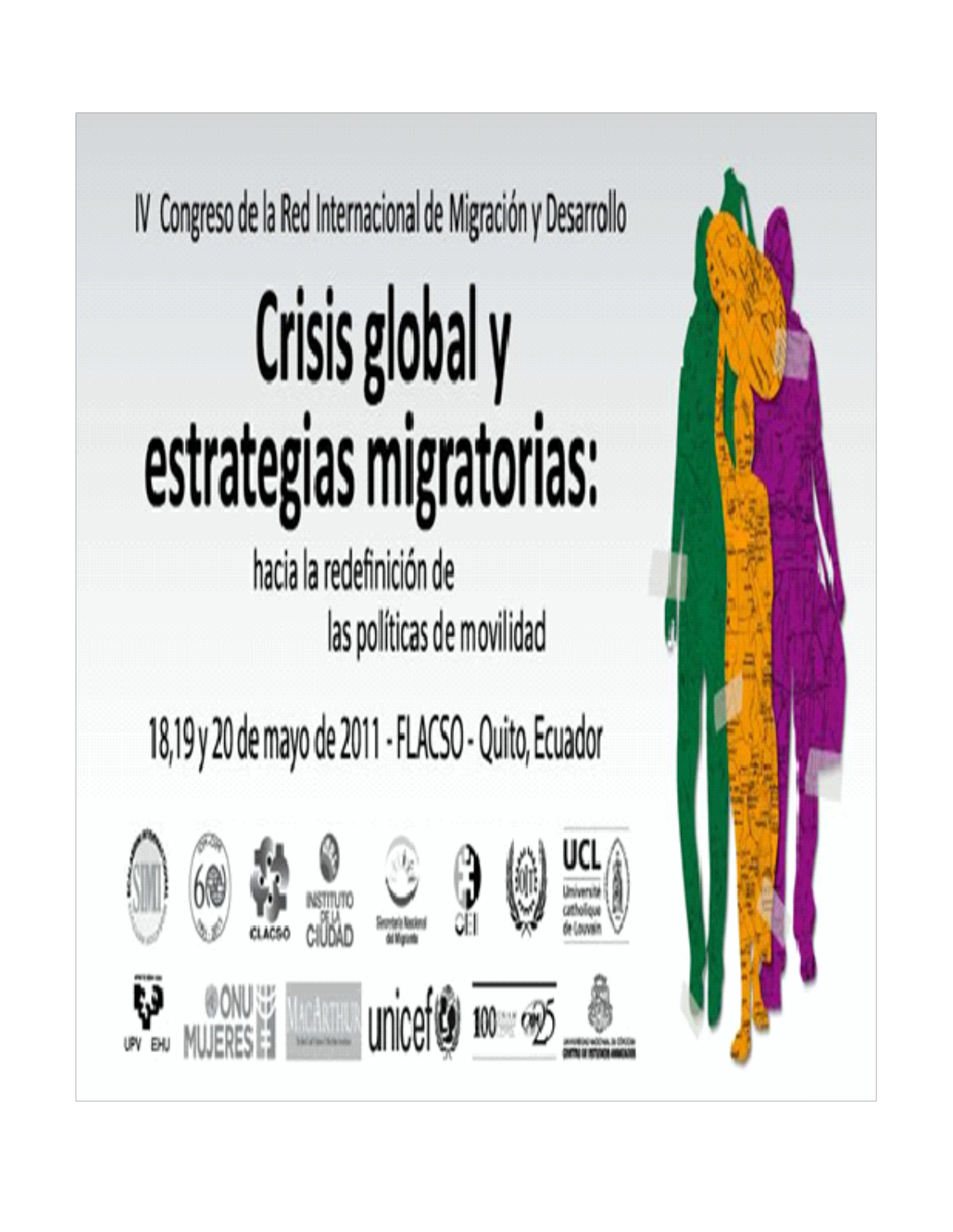# **Crossing the Atlantic in search of new destinations: Contemporary African migration to Latin America**

LUISA FELINE FREIER LONDON SCHOOL OF ECONOMICS AND POLITICAL SCIENCE

*"Although it is often forgotten, migratory processes are reversible. Countries of immigration can become countries of emigration, and nations that traditionally sent out large numbers of migrants can become net receivers."* (Durand & Massey 2010)

#### Abstract

*International migratory systems are subject to constant quantitative and geographic shifts. This paper describes the recent influx of contemporary African migration to Latin America. It furthermore outlines the policy reactions to these inflows by Latin American governments, focusing on Argentina and Mexico. The paper suggests that constant or increasing pushfactors out of Africa, the migration constraint of increasingly restrictive European and US-American immigration policies and the combination of the pull-factors of relatively high development levels and permissive immigration policies of some Latin America countries lead to the expansion of African migration to Latin America. Comparing the policy reactions of Argentina and Mexico shows that Latin American governments respond differently to recent African immigration, depending on the characteristics of country-specific inflows, historic socio-political factors and domestic and international political interests. These results are based on existing literature, reports published by the Organization of American States and preliminary questioning of Argentine and Mexican immigration officials.*

#### **Key words:**

**Latin America; Africa; south-south migration; immigration policy; new migration routes**

#### *Introduction*

On 7 April 2011, 250 irregular immigrants drowned when an overloaded fisher boat shipwrecked off the Italian coast. Against the backdrop of the recent social and political crisis in North Africa, increased numbers of African 'boatpeople' are trying to reach Europe's southern shores. Since Tunisia's January revolution until the beginning of April, Italy witnessed an influx of approx. 20,000 – 25,00 migrants from Tunisia, also including Liberians and sub-Saharan migrants (MuB 2011). Most are believed to be economic migrants taking advantage of recent security loopholes<sup>1</sup> (BBC 2011a; MuB 2011). European governments and the majority of Europe's citizens perceive irregular African immigration as a threat<sup>2</sup>, and the influx of African migrants has let to severe tensions among European

i<br>Li  $1$  Due to the crisis, the Tunisian transitional government temporarily dismissed its responsibility in the cooperation agreements with the European Union on fighting illegal immigration (MuB 2011).

<sup>2</sup>Italy's Interior Minister Roberto Maroni warned that the influx of African migrants could have devastating consequences for all European nations, threatening their "institutional and social structures" (BBC 2011a). Prime Minister Berlusconi polemically declared that Italy could not cope with the 'human tsunami' of African immigrants alone (FAZ 2011a). The German states Bavaria and Hesse reacted with arguing for the reintroduction of German national border controls as a last resort. Some readers of the renown German national newspaper *Frankfurter Allgemeine Zeitung* commented on the recent African immigration as an 'evil', a 'plague of biblical proportions', and felt that the 'mass-immigration' of 'pseudo-refugees' would evoke the 'downfall' of Europe, making Europeans a 'minority in their own countries' (FAZ 2011a). Neglecting regional variances, roughly half of the citizens of the mayor European receiving countries (France, Germany, Italy, The Netherlands, Spain, UK) see immigration as more of a problem than an opportunity (Transatlantic Trends 2010).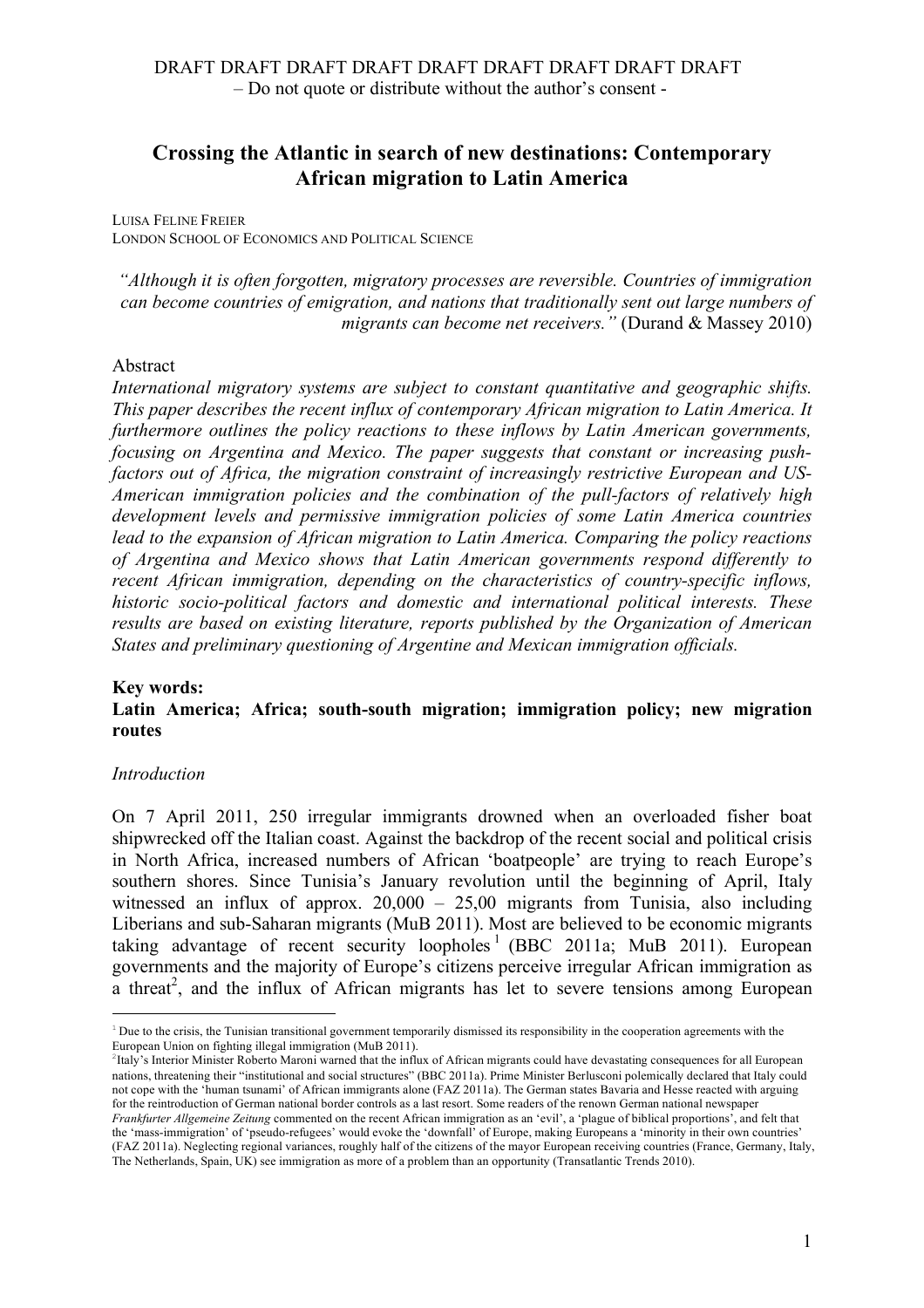member states. Some European governments sharply criticized Italy's policy of issuing travel documents for the African immigrants enabling them to move to other Schengen member states, instead of insuring their repatriation back to Tunisia.<sup>3</sup>

The fact that African migrants continue to choose the extremely risky journey across the Mediterranean to reach the European Union, despite European efforts of increased border enforcement, speaks to continuously strong push-factors out of Africa. Taken together, negative public attitudes towards immigration in Europe and recent political developments regarding the arrivals from Tunisia demonstrate the high degree of politicization of irregular African immigration to Europe. African economic migrants are not welcome in the European Union. But where will those Africans who are looking for a better life for themselves and their families go in the future? Is it likely that the increasing political and social closure of Europe will entice them to search for new destinations? Or, is a geographical shift in Africa's migratory system already occurring?

### *1. Shifting migration systems*

i<br>Li

Both the public discourse and academic studies of migration are characterized by a southnorth bias that suggests constant global flows of people, including Latin American migration to the United States and African migration to Europe. But south-north movements have not, and will not always be the dominant form of international migration. Migration systems are not inherently stable and the status of sending and receiving countries can change.  $20<sup>th</sup>$ century Latin American and Europe are one example of such a migration transition. Dating from the arrival of the first Europeans after 1492 until the mid twentieth century, Latin America was a region of net immigration. Starting in the 1950s, Latin Americans increasingly left their homes to move towards North America and Europe. Western Europe made the reverse transition and became an immigration region by the 1990s.<sup>4</sup>

Between 2000 and 2010, emigration flows in Latin America and the Caribbean surpassed immigration flows by 11 million people (WMR 2010). Nevertheless, we should be wary of over hastily categorizing the region *exclusively* as a region of *emigration*. There were 7.5 million international migrants in Latin America in 2010 (ibid). Significant differences exist in the distribution of the proportion of the foreign-born population across the Latin American region, and in the past decade intraregional migration patterns shifted; traditional receiving countries experienced a decrease of their immigrant population, while others faced substantial increases of immigrant flows. Recently, Latin American governments are furthermore grappling with a phenomenon they call the 'new extra-continental immigration from Africa and Asia'. Argentina's director of immigration, Fernando Manzanares, polemically states that these flows are *"…a reflection of history. What happened with European immigrants 100 years ago is now happening with African immigrants"* (Reuters 2010).

<sup>&</sup>lt;sup>3</sup> Italy thereby threatens to violate the rules of the Common European Asylum System (CEAS). Based on the 1999 of the Treaty of Amsterdam, the European state of first entry is responsible for the verification of asylum or residence applications of migrants. A conference of European Ministers of the Interior on 11 April 2011 in Brussels could not reconcile the dispute (FAZ 2011 b).

<sup>4</sup> From 1800 to 1970, approximately 13.8 million immigrants entered Latin America (Lattes 1985), 75 per cent of which originated from Europe (Massey et al. 1998). Reversely, between 1995 and 2003, the registered Latin American immigrant population in Spain alone increased from approx. 92,500 to 500,000 (Pellegrino 2004). According to the UN Global Migration Database, between 1981 and 2008, the total Latin American and Caribbean born population in Spain increased from approx. 160 000 to 2.3 million.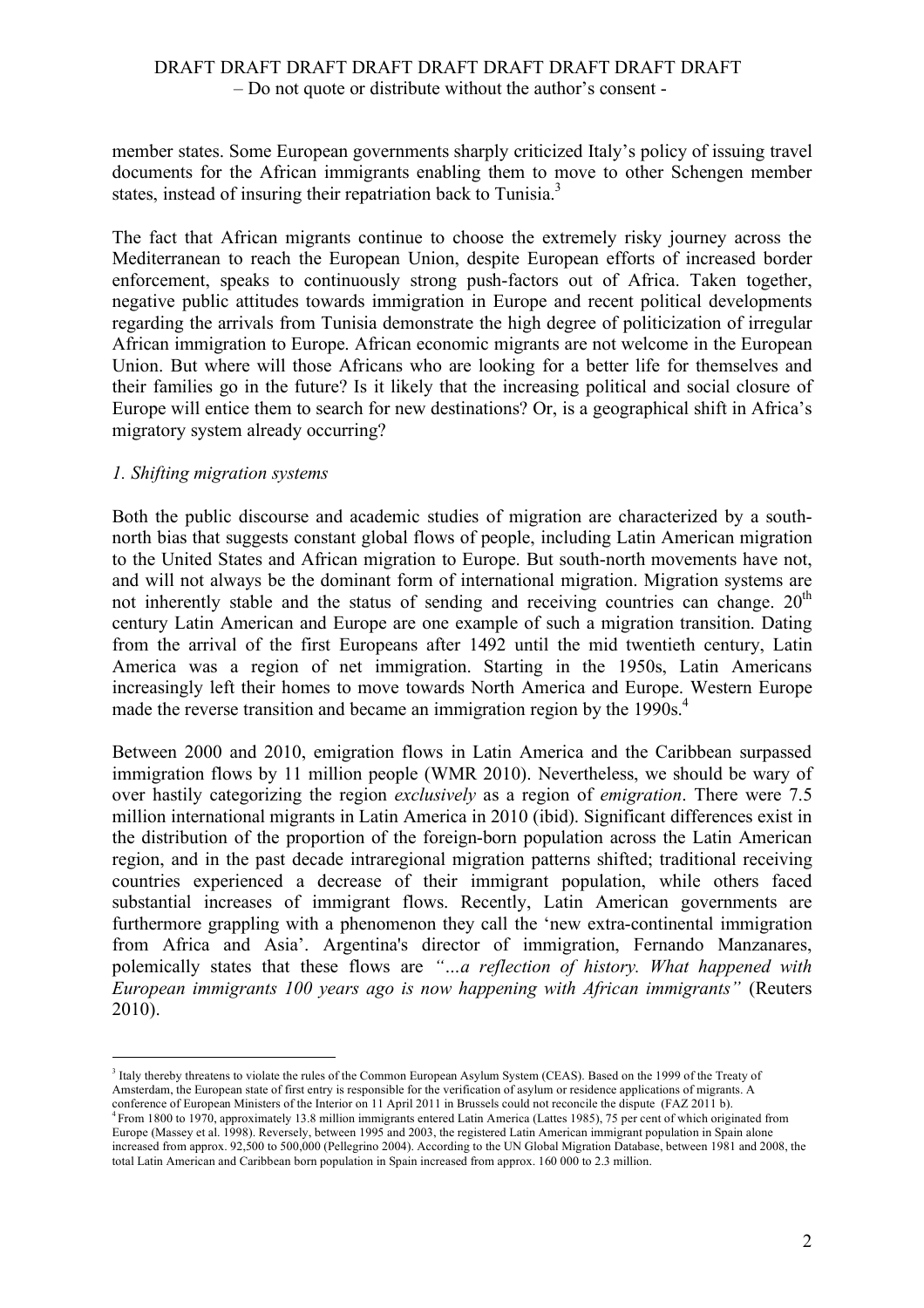Against the backdrop of increasingly dynamic globalization processes, it is little surprising that the current size and direction of international migration flows are changing. It is less obvious, *which* factors determine *how* they are transforming. Some authors have named increasingly restrictive European migration politics and the extension of the visa systems of some Latin American countries as facilitating new African migration from Africa to Latin America (Zubrzycki & Agnelli 2009; Maffia 2010). Latin American governments furthermore see the economic interests and global connectivity of smuggling networks as a crucial factor in the development of new migration routes (INM 2011; DNM 2011).

Unfortunately, the migration dynamics within and to Latin American and the Caribbean remain notoriously understudied, as most well funded research projects focus on Latin American migration towards the north. Also, the bulk of the academic literature on African migration in recent years has focused on African migration to EU member states (Gubert 2005; De Haas 2006; Kohnert 2007). Although it is true that most *extra-continental* African migrants live in Europe and the United States, <sup>5</sup> it is often forgotten that the majority of African migrants move within the coastal borders of their continent. Increasingly, they are 'searching' for new destinations in Latin America and the Middle East. This paper contributes to filling the gap in the literature on new south-south migration flows and receiving regions that differ culturally, politically and economically from Western Europe and North America.

### *2. Contemporary African migration to Latin America*

i<br>Li

In April 2010, the Organization of the Americas (OAS) convened a conference on extracontinental migration in Washington, DC. According to representatives of the national migration departments of seven Latin American countries, as well as representatives of the International Organization for Migration (IOM) and the United Nations High Commissioner for Refugees (UNHCR), African migration to Latin America is 'new and growing' and is made up by mixed migration flows, including economic migrants, refugees and asylum seekers. These flows are made-up by a substantial element of irregular migration. Some African migrants overstay tourist visas, or enter one country with a valid visa but then travel on to another without the necessary documentation (Zubrzycki & Agnelli 2009; Maffia 2010). Others enter South American ports hidden away on large cargo ships. When detected by immigration officials, many irregular immigrants seek asylum as a strategy to obtain at least temporary documentation and regularization (Reuters 2010; Zubrzycki & Agnelli 2009).

Mixed migratory flows lead to well-known difficulties in measuring their exact numbers (Massey and Capoferro 2004). The data presented at the CEAM workshop offered the following numeric proof of African migration to Latin America<sup>6</sup>: In 2009, Colombia and Ecuador together received 409 African asylum applications from Eritrean, Ethiopian, Somali and Nigerian nationals. In Central America, Costa Rica detained 87, Panama 115, and Mexico 765 irregular African immigrants from Eritrea, Ethiopia and Somalia. Argentina

<sup>5</sup> According to the IOM (2005) about 4.6 million Africans lived in the EU in 2005, compared to 890,000 African migrants in the United States. African immigration flows to the United States more than quadrupled from 109,733 between 1961 and 1980, to 531,832 between 1981 and 2000 (Takougang 2003).

<sup>6</sup> The numbers provided by countries that responded to the CEAM survey are based on asylum requests, detentions by immigration authorities, and requests for temporary and transitional residence granted to immigrants.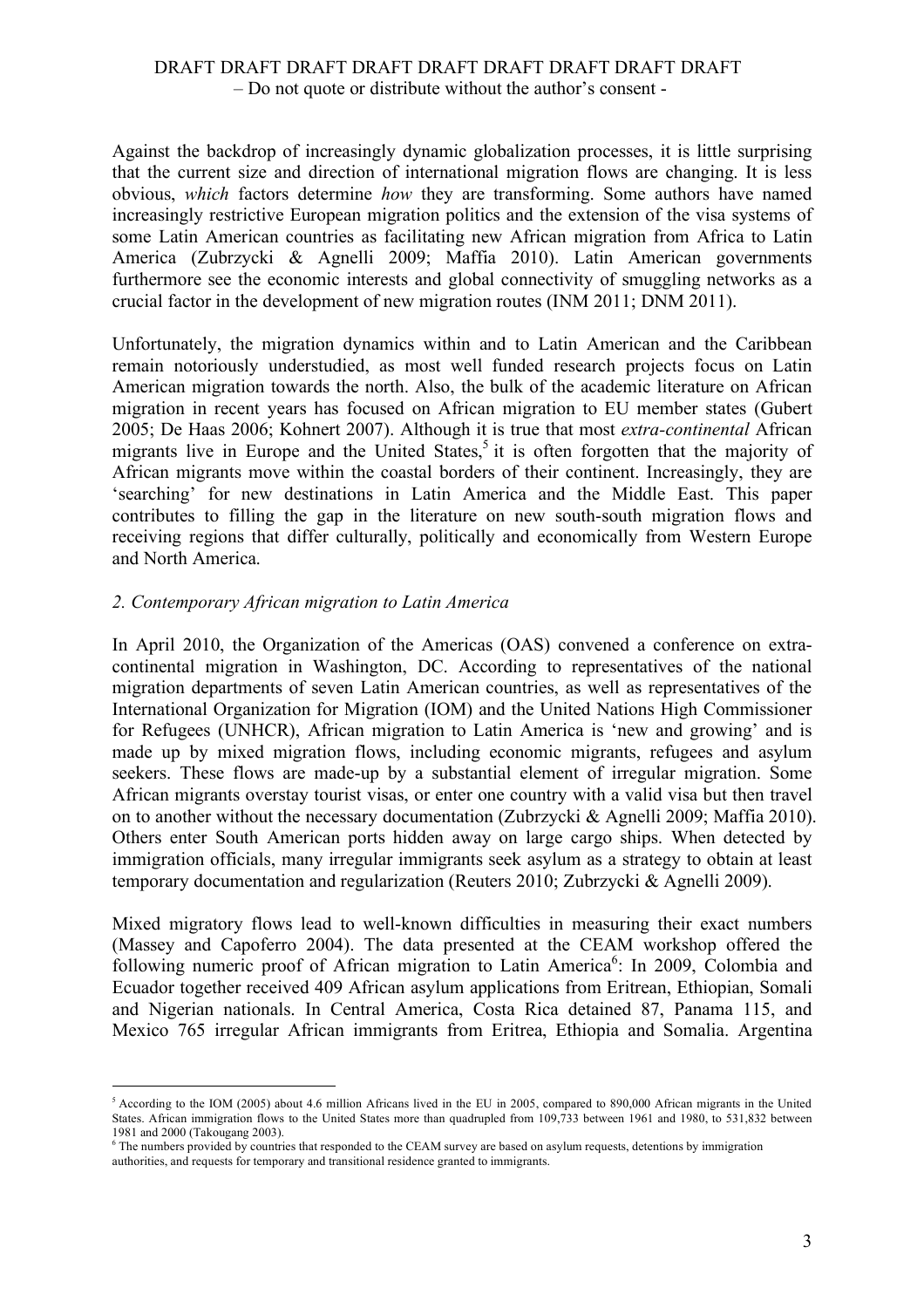presented 147 residencies granted to immigrants from across Africa in the same year.<sup>7</sup> Compared to similar flows towards Europe and North America, the official numbers of African migrants and asylum seekers to Latin America are obviously relatively small, and to some might even appear insignificant. One should bear in mind that the numbers of African migrants and asylum seekers to former 'new' immigration countries in Southern Europe were similarly small a mere thirty years ago. In 1982, Greece received 59, Spain 105, and Italy 277 African asylum applications. By 2009, 1.949 African asylum applications were issued in Spain, 2.546 in Greece and 10.917 in Italy (UNHCR Online Database). Similar increases are at least theoretically conceivable for African migration to Latin America in the near future.

The mayor countries of origin of African migration to Latin America are Senegal, Eritrea, Ethiopia, Nigeria and Somalia, and the most important countries of destination are Argentina, Colombia, Costa Rica, Panama, Ecuador, Guatemala and Mexico (CEAM 2010). One flow of West Africans, mainly Senegalese and Nigerians, to the Southern Cone is made up my individuals who tend to stay in these new countries of destination. With 866 applications, Nigerians and Senegalese made up over 25 per cent of all asylum application in Argentina from 2004-2009 (UNHCR Online Database). A second flow from the Horn of Africa to Central America and Mexico predominantly consists of Eritrean, Ethiopian and Somali migrants, reportedly with intentions of reaching the United States (CEAM 2010; INM 2011). In 2009 and 2010, Eritrean, Ethiopian, Somali migrants made up 94 per cent (1915 out of the 2042) of all Africans detained by Mexican officials. <sup>8</sup> In total, about 2500 extra-continental individuals petitioned asylum in Latin American countries during the 2005-2009 period (UNHCR 2010).

# *2.1. Hypothesizing about the determinants of African migration to Latin America*

The recent political crisis caused by the arrival of Tunisian immigrants on Italian territory demonstrates the increasing closure of Europe towards extra-continental immigration. The European Union's decision to gradually open up to migration from Eastern Europe has been accompanied by a growing closure to potential flows from the south (Society for International Development 2006): 'There has been a progressive reduction of European access opportunities, the product of a structured set of measures which range from the extension of visa requirements (even for short stays) to citizens of all African States to the extraordinary stepping up of immigration controls…' (also see Boswell 2003; Casserino 2010). Both academics (Maffia 2010; Zubrzycki & Agnelli 2009) and Latin American governments (INM 2011; DNM 2011) see increasingly restrictive European immigration policy as a 'migration constraint' to African migration to Europe, and thus, combined with more permissive Latin American immigration policies, as a determinant of the redirection of African flows to Latin America.

Though giving different reasons for African extra-continental immigration, the literature finds that migration pressures out of Africa are likely to persist or even increase. The classic work of Adepoju (1984) finds that economic differences in development levels, job opportunities and the standard of living are one set of reasons that lead to the emigration of

i

<sup>7</sup> With regards to the inflows of Asian origin, Colombia presented 10 and Costa Rica 58 asylum applications from Bangladesh and Nepal. Mexico reported 370 Asian nationals held in immigrant detention facilities in 2009, with 227 persons originating from China.

<sup>8</sup> These numbers dwindle in comparison to the 126.079 Central American detained in 2009 and 2010. Nevertheless, with only 1.84%

Africans made up the second largest group of detainees after Central America (98.23%).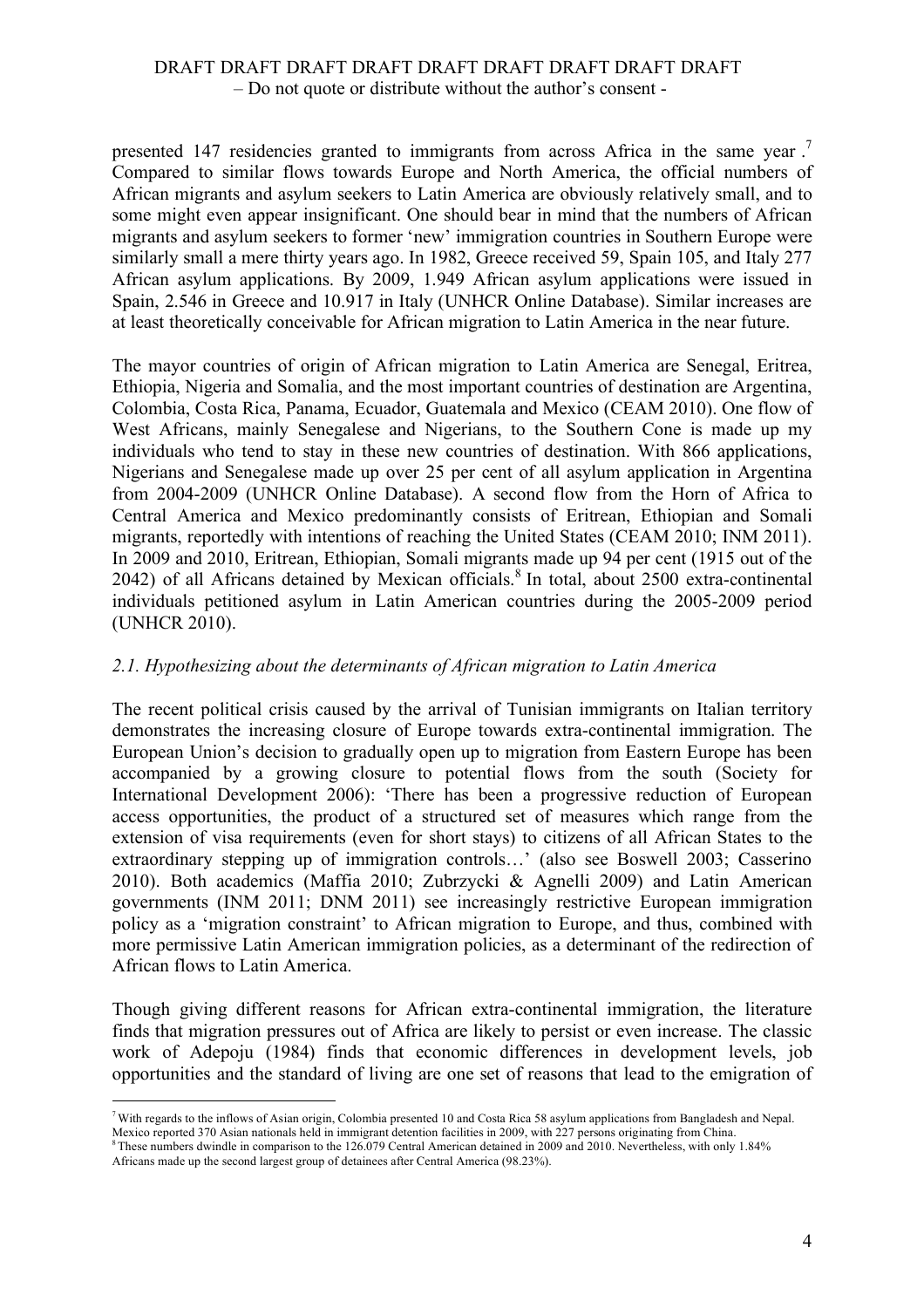Africans.<sup>9</sup> As another important driver of African out-migration he names political instability, especially related to border conflicts. Hatton & Williamson (2002) see the international wage  $gap<sup>10</sup>$ , Africa's demographic transition<sup>11</sup> and increasing numbers of 'pioneer' migrants abroad as the determinants of a future 'mass migration' out of Africa. Even optimistic expectations of increased development in Africa correlate with expectations of growing outflows.<sup>12</sup>

In the context of international migratory systems the relative position of a country in the global hierarchy of opportunity distribution is likely to matter more than absolute development levels predicted by neo-classical migration theory (see De Haas 2010). With growth rates averaging at 6 per cent in 2010 compared to 2.3 per cent in OECD countries (Sangmeister 2011), Latin America's strong economic performance in recent years is likely to be one pull-factor for recent African immigration. Permissive visa systems of some Latin American countries are another likely pull-factor. Ecuador, for example, introduced a no-visa policy in 2008 (with the recent exceptions of China, Afghanistan, Bangladesh, Eritrea, Ethiopia, Kenya, Nepal, Nigeria, Pakistan and Somalia). In the Argentine case, Zubrzycki & Agnelli (2009) show how Senegalese migrants use Brazilian visas as a ticket into Latin America, and then travel on to Buenos Aires. In other words, African migration to Latin America seems to be driven by the search for better economic opportunities and determined by the 'migration constraint' of restrictive European and US-American immigration policy and the pull-factor of permissive Latin American immigration policy.

### *3. Latin American policy reactions to African immigration*

In a time in which most countries formulate restrictive immigration policies in the light of national and 'societal security' (Rudolph 2003), the 'war on terrorism' (Bigo 2001; Guild 2005; Amoore 2006) and the global economic crisis, migration policies and asylum systems of Latin American countries are either lacking altogether, rudimentary (UNHCR 2010), or *surprisingly permissive*. <sup>13</sup> After the region's military dictatorships had pursued restrictive migration policy goals in the 70s and 80s (Durand  $\&$  Massey 2010), Acosta (2011) describes a liberalization wave of Latin American migration policy in recent years. He sees this policy liberalization as a direct response to increasingly restrictive European migration policy (exemplified by the European Return Directive of 2008).

In contrast to increasingly restrictive European and US-American immigration policies, some Latin American governments were initially surprisingly 'welcoming' towards African newcomers. The increase of extra-continental inflows of migrants and refugees, however, in recent years has led to more restrictive Latin American policy responses on national and regional levels (OAS 2010; UNHCR 2010). Such reactions range from training courses for immigration and security officials, to bilateral and international cooperation, and policy

i<br>Li <sup>9</sup> While sub-Saharan Africa itself grew at 4.7 Per cent in 2010, more people were "finding it very difficult" to live on their present household income in 2010 than in 2007 (Gallup 2011).

<sup>&</sup>lt;sup>1</sup> "Between 1973 and 1992, GDP per capita in Africa stagnated, while it grew 2% per annum in southern Europe. Thus the relative gap between southern Europe and Africa rose from 5.6 to 8.2." (Hatton & Williamson 2002: 564)

<sup>&</sup>lt;sup>11</sup> "Africa's population grew at 2.6% per annum between 1950 and 1995, a rate of increase that is historically unprecedented anywhere in the world at any time, even for Asia (2% per annum) and Latin America (2.3%) over the past half century." (Hatton & Williamson 2002: 565, citing Bloom and Sachs 1998: pp 240-7).

 $12$  Haas (2010) argues that human development leads to migration transitions characterized by initially increasing emigration, before such out-movements stagnate and finally decrease.

<sup>&</sup>lt;sup>13</sup> Apart from Puerto Rico (that falls under the jurisdiction of the United States), Costa Rica and Mexico are the only two countries in the region pursuing restrictive immigration policies (Durand & Massey 2010).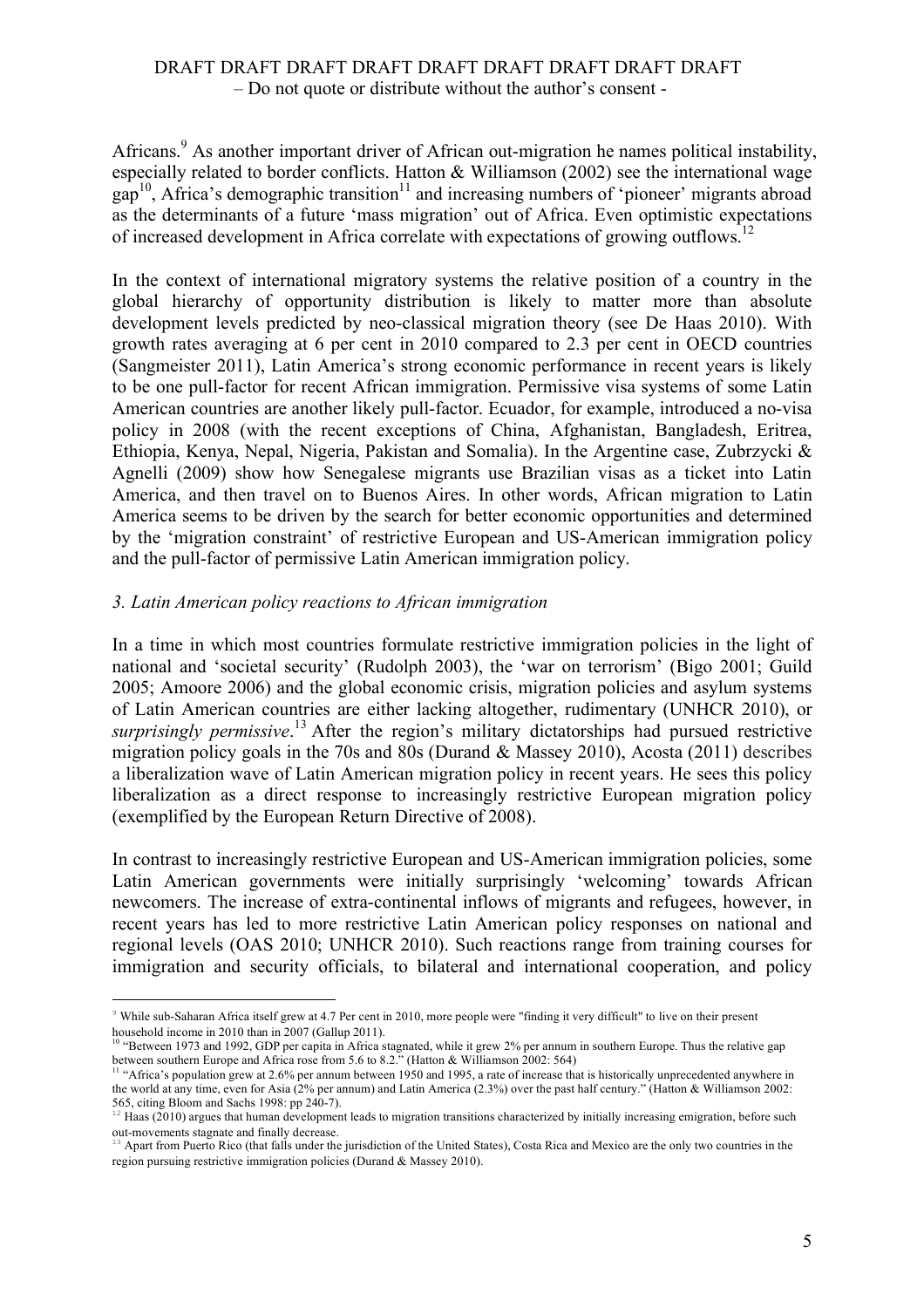reform. Argentina, Costa Rica, Chile and Guatemala reviewed their asylum-granting processes, Ecuador passed a new migration law, and Mexico introduced a new regularization program. Readmission agreements and procedures are now in place between Colombia and Panama, and El Salvador and Ecuador respectively (UNHCR 2010).

### *3.1. Extra-regional immigration: a regional headache*

When comparing the data of extra-continental immigration presented at the OAS conference in April 2010 with intra-regional flows, the heightened interest and restrictive reactions of the regions' governments is somewhat puzzling. The 409 African asylum applications Colombia and Ecuador received appear negligible compared to the 31,222 Colombians seeking asylum in Ecuador in the same year. Costa Rica detained 87, and Mexico 765 irregular African immigrants, while the aggregated detention data of Mexico ranged at 69,033, and Costa Rica turned away 35,934 at their borders in the same year. The 147 residencies granted to African immigrants in Argentina in 2009 compare to an overall immigrant population of 1.4 million. Why do Latin American countries care about the mere 'trickles' of African immigration?

Three themes stand out of this list of preoccupations discussed at the CEAM workshop: *immigration control, security concerns* and *migration in the context of international relations*. 1. With a view to immigration control, Latin American governments see the new irregular inflows from Africa and Asia as problematic because they seem to escape their political control. 2. These flows further raise security concerns because of their connection to criminal smuggling and trafficking networks. 3. Lastly, extra- continental immigration seems to matter in Latin American – US relations, because an important share of immigrants are seen as 'misusing' Latin American refugee systems to eventually reach the United States or Canada. A further challenge mentioned by officials of the Argentine and Mexican migration departments is the difficulty to establish bilateral cooperation or repatriation agreements with countries of origin and transit, given the low levels of diplomatic representation of Latin American countries in Africa and Asia and vice versa.<sup>14</sup>

Apart from the concerns raised by Latin American government officials, the heightened interest of the regions' governments and international organizations in relatively small flows suggests that a) the overall inflows of Africans and Asians lie significantly above the official numbers presented in Washington, and/or b) these flows are expected to increase in the near future and thus pose a potential public policy challenge. Restrictive policy responses to relatively small extra-continental immigration are intriguing because they stand in sharp contrast to the liberalization wave of Latin American migration policy. Latin American countries historically promoted extra-continental immigration from northern Europe, and tried to deter inflows from Asian and African countries of origin. Their concerns about increasing inflows from Africa and Asia raise the question in how far Latin American immigration policy is still tainted by racist ideology today.

Migration policy is often defined by certain contradictions and discrepancies between domestic and international policy interests. An intriguing observation with a view to the discussion of potential policy at the CEAM workshop was the presentation of the Chief of

i<br>Li <sup>14</sup> The lack of Asian and African embassies or consulates complicated the process of issuing identification and traveling documents of irregular migrants for their return / repatriation.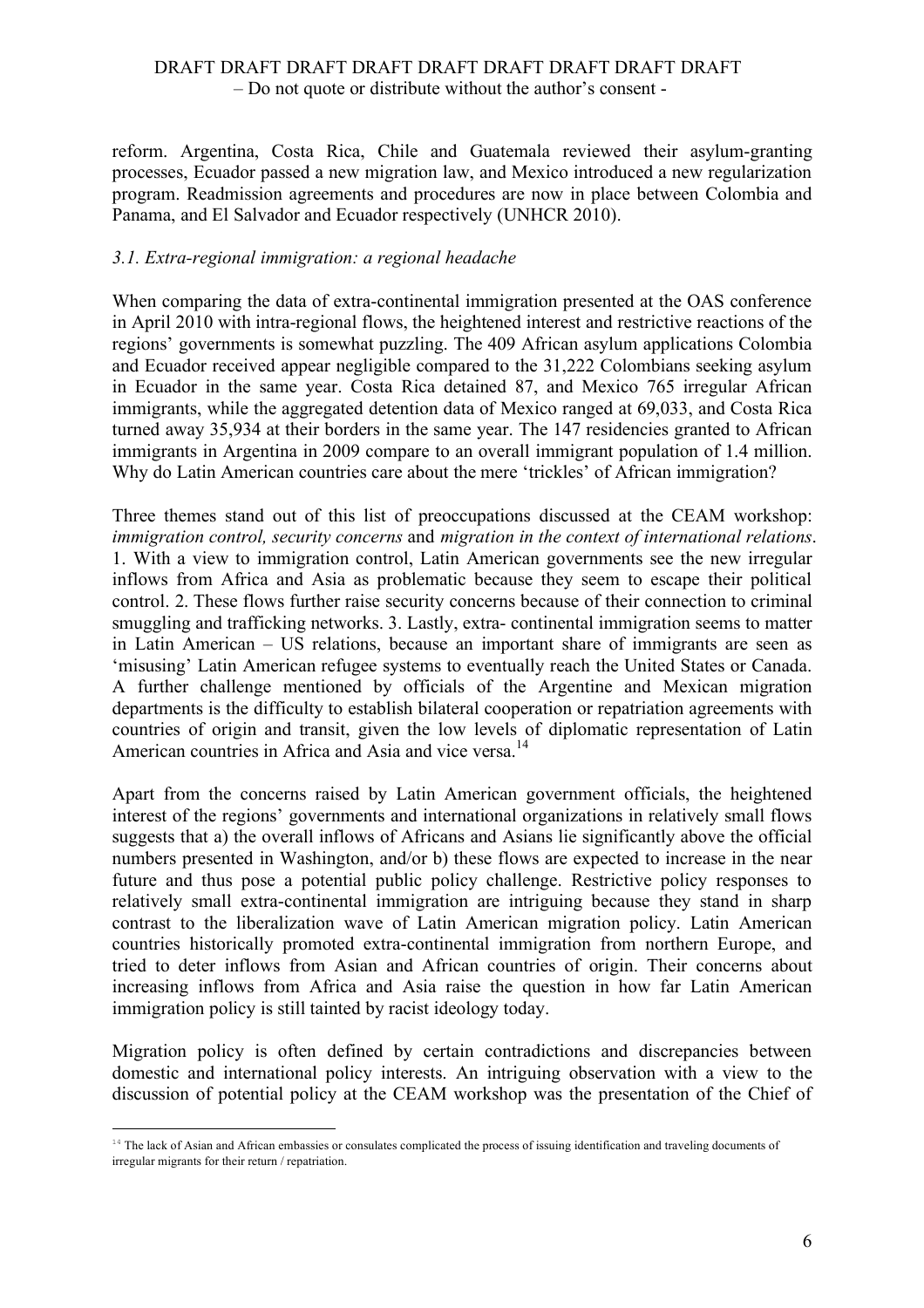Mission of IOM in Libya on migration management in the Mediterranean context. On a global scale – for example in the context of the Global Forum on Migration and Development (GFMD) – Latin American countries stand united in the rejection of North American and European restrictive immigration policies, often denouncing human rights violations committed against their nationals abroad. Acosta (2011) sees this rejection of European closure towards external migration as a determinant of permissive immigration policies in the region. The fact that Latin American countries consider the adoption of policy implemented in the controversial context of Mediterranean immigration to Europe reveals the double standard that so often characterizes migration policy making.

The following sections will take a closer look at recent African immigration to Argentina and Mexico and policy responses to these flows. Argentina and Mexico are especially relevant case studies for three reasons. First, the two countries have recently experienced opposite shifts in broader immigration patterns. Argentina, traditionally the most important immigration country in the region, experienced a slight decrease of its immigrant stocks from 2000 to 2010, while Mexico's immigrant population almost doubled in the same period (INM 2011). Second, Argentina and Mexico have implemented very different immigration policies in the past decades. Lastly, the two countries face very different international pressures in the context of immigration policy making.

#### *4. First case study: Senegalese asylum seekers in Argentina*

According to the 2001 census, Argentina's immigrant population stood at 4.17 per cent. The final results of the 2010 census will be published in December 2011, but the World Migration Report 2010 (IOM 2010) estimates a decrease of Argentina's migrant population to 3.6 per cent of the total population (from roughly 1,540,000 to 1,449,000 people). After the decline of extra-continental European immigration in the mid 20th century, the inflow from neighboring countries (Bolivia, Paraguay, Uruguay, Chile, Brazil, and more recently Peru) significantly increased in the latter half of the century. A next wave of 'extra-continental immigration' to Argentina originated from Eastern Europe, the former Soviet Republic (initiated through bilateral migration agreements) and Asia (the People's Republic of China, Korea and Japan) (Maffia 2010). In the 1990s African immigration to Argentina increased from Ghana, Cameroon, Sierra Leone, Liberia, Nigeria, Mali and Senegal amongst others (Zubrzycki & Agnelli 2009).

The 2001 census counted 1883 African-born people living in Argentina, the most important countries of origin being Egypt, Morocco and South Africa. According to Zubrzycki & Agnelli (2009) this data is completely out-dated, especially in the case of Senegalese immigrants. Data on asylum applications from 2004-2009 suggests that the current number of African nationals, including regular and irregular immigrants, presumably lies far above the official census results. In the six-year period, sub-Saharan African immigrants filed 978 out of a total of 3247 (UNHCR Online Database) asylum applications in Argentina. Senegalese immigrants made 80 per cent of these claims. In recent years, the Argentine migration department called for policy action against the abuse of their asylum system by African economic migrants in general, and Senegalese nationals in particular (DNM 2011). In the 2004-2009 period, only 9.4 per cent of the African asylum claims resulted in the granting of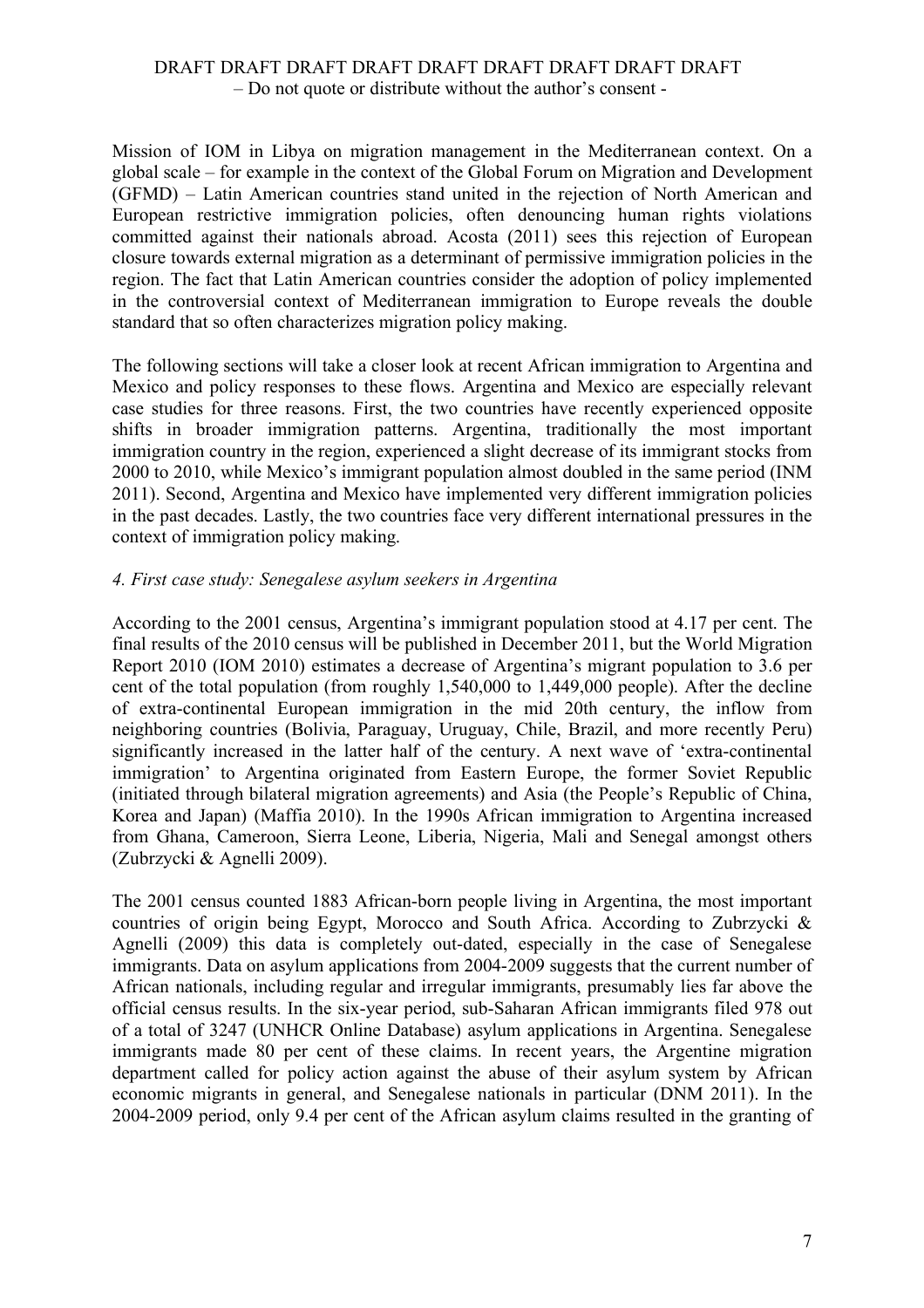refugee status. The positive outcomes were especially low in the case of the Senegalese (2.57 per cent).

| <b>COUNTRIES</b>   | <b>TOTAL ASYLUM   TOTAL REFUEE</b><br><b>APPLICATIONS</b><br>$(2004 - 2009)$ | <b>STATUS GRANTED</b><br>$(2004 - 2009)$ | <b>TOTAL APPLICATIONS</b><br><b>DENIED</b><br>$(2004 - 2009)$ |
|--------------------|------------------------------------------------------------------------------|------------------------------------------|---------------------------------------------------------------|
| <b>IVORY COAST</b> | 39                                                                           | 22                                       |                                                               |
| <b>CAMEROON</b>    | 34                                                                           |                                          |                                                               |
| <b>GHANA</b>       | 39                                                                           | 20                                       |                                                               |
| <b>NIGERIA</b>     | 88                                                                           | 23                                       | 18                                                            |
| <b>SENEGAL</b>     | 778                                                                          | 20                                       | 764<br><b><i><u>PATTERATE</u></i></b><br>$\sim$               |

AFRICAN ASYLUM APPLICATIONS 2004-2009:

*Source: DNM 2011*

According to the DNM and the study of Senegalese immigrants by Zubrzycki & Agnelli (2009), most of the recent African immigrants and asylum seekers in Argentina are young males who move towards Argentina for economic reasons. Some couldn't find work back home, and others came to improve their, or their family's standard of living. The majority of Senegalese immigrants in Argentina work as street venders and almost all send remittances back home (ibid). The most common migration route is the legal entry with tourist visas into Brazil and then crossing the Argentine border without the obligatory documentation on buses to Buenos Aires. Their entry thus remains undocumented. It is highly unlikely that all Senegalese immigrants claim asylum. The total number of Senegalese must lie significantly above official estimates. 15

# *4.1. Argentine policy reactions to recent African immigration*

Historically, Argentina tried to keep its immigration European, at times even driving an openly racist agenda. <sup>16</sup> The restrictive migration law that was passed under military dictator Jorge Rafael Videla in 1981 was in place until a surprisingly permissive law, Law 25.871, was introduced under president Néstor Kirchner (2003-2007) in 2004. <sup>17</sup> Maffia (2010) and Acosta (2011) argue that the new experience of mass emigration led to the Argentine government reforming their immigration law in order to act as a role-model for the kind of treatment they expect European governments to offer Argentine nationals abroad. Argentina experienced emigration crises after its financial collapse in 2001, when the country documented a net emigration of 80.000 a year, mostly 'loosing' the young and well-educated middle-class (Maffia 2010).

Since 2004, the Argentine government grants all immigrants (including irregular migrants) certain rights, such as the access to education, health care, and the right to claim outstanding wages (Acosta 2011; Nicolao 2008). Law 25.871 furthermore recognizes the "right to migrate as essential and inalienable to all persons and the Republic of Argentina shall

i <sup>15</sup> The residential concentration of Senegalese in the neighborhood of *Onze* Buenos Aires has even led to its new nickname 'Le petit Dakar' (Reuters 2010).

 $16$  The influential positivist thinker and seventh President of the Republic of Argentina, Domingo Faustino Sarmiento (1811-1888), claimed that the racial inferiority of the mixture of Indian, African and Mediterranean people had caused Latin America's lack of development. Progress, so he believed, depended on 'improving' Argentina's racial make-up through immigration from northern Europe. Such racial ideology influenced much of Argentina's later migration policies.

<sup>&</sup>lt;sup>17</sup> The law was modified by a regulation in 2010.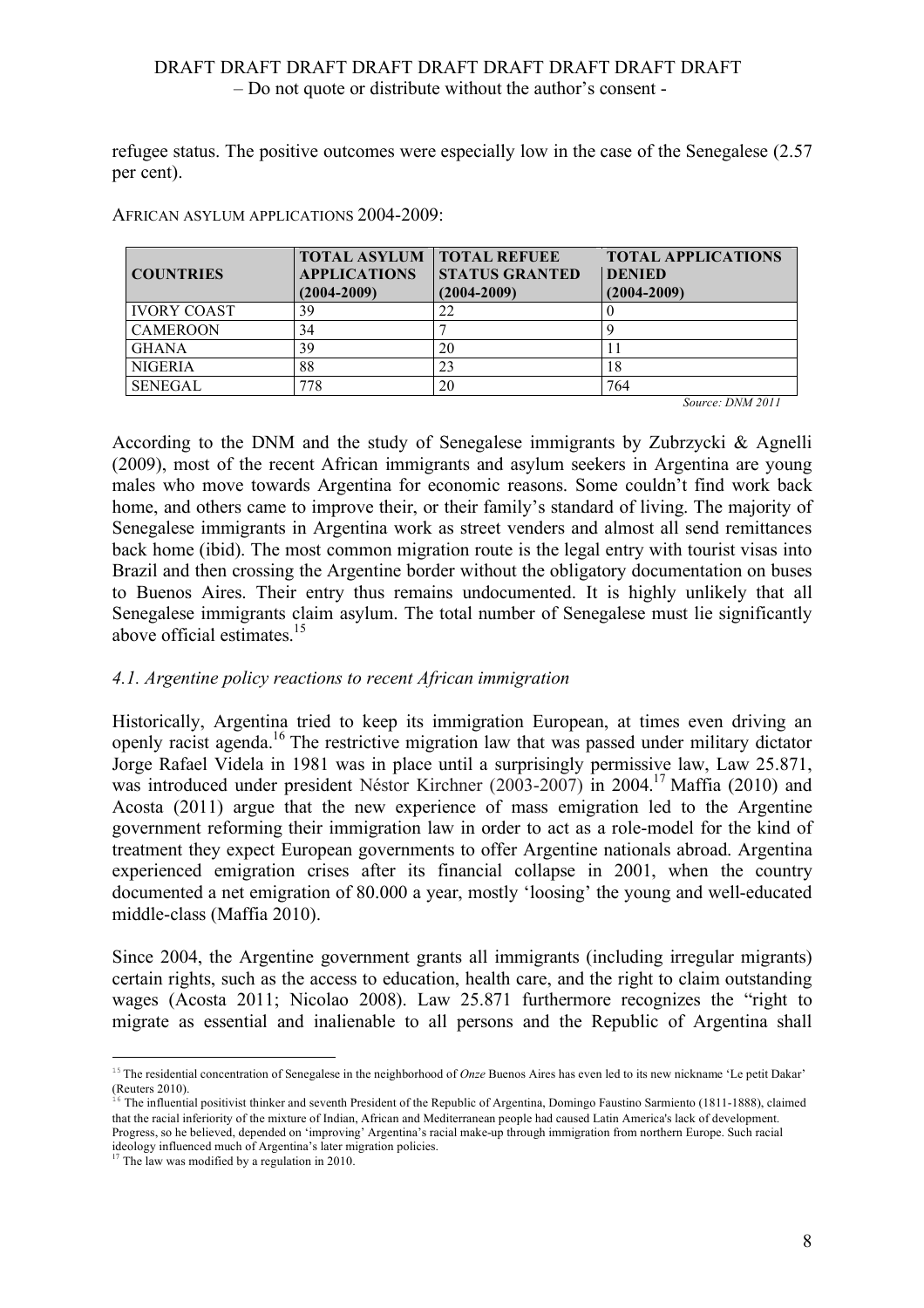guarantee it based on principles of equality and universality" (Acosta 2011: 14). Even irregular immigrants can easily obtain temporary work visas shortly after arriving and renew them every three months (Reuters 2009). Officials working in education and health care centers ought to advise irregular migrants how to legalize their status (Acosta 2011).<sup>18</sup> The social integration of irregular African migrants is further facilitated by the growing Argentine civil society and NGO sector. Catholic charities in Buenos Aires offer migrants Spanish lessons (as Christian charities in the United States offer Latino immigrants English lessons).

Notwithstanding the advancement Law 25.871 made with a view to legalizing and integrating migrants into Argentine society, Pacecca  $\&$  Courtis (2008) argue that the regularization processes comprised in the 2004 law are practically inaccessible to the majority of migrants due to the documentation required and the high costs involved. Regularization benefits are limited to intraregional migrants, not including extra-continental immigrants from Asia and Africa. Immigrants who entered Argentina illegally – which applies to the majority of African immigrants - cannot regularize their situation, unless they can claim family reunification or refugee status (Acosta 2011). With the significant increase of Senegalese irregular immigration and a surge in Senegalese asylum applications in recent years, Argentina now seeks to impede the 'exploitation' of its asylum system by irregular African immigrants.



*Data source: UNHCR online database*

The above graph shows the sharp rise of Senegalese asylum applications from 2004 to 2008, followed by a steep decline in 2009. Federico Agusti, director of international and social affairs of the Argentine migration department (DNM), claims that the decline in applications mirrored the effectiveness of a more restrictive policy implementation. Such measurements included the prosecution of human smugglers, a better coordination of the activities of the DNM and the Argentine gendarmerie and corps of border guards (*Gendarmería Nacional Argentina*, GNA), better coordination with the UNHCR and the Argentine and Brazilian foreign ministries, and faster processing of asylum applications. However, a decrease in asylum applications does not necessarily imply a decrease in the inflows from Senegal. The reform of the asylum-granting process might have resulted in potential Senegalese asylum seekers remaining in the country as irregular migrants. Senegal has no consulate in Argentina, which makes the repatriation of irregular Senegalese immigrants very difficult.

i<br>Li <sup>18</sup> A complementary regularization program legalized around 12.000 foreigners (75% of which were Chinese citizens) in 2004. The related program 'Patria Grande' furthermore facilitated the regularization of 445.580 migrants from MERCOSUR and its associate states (Acosta  $2011$ ).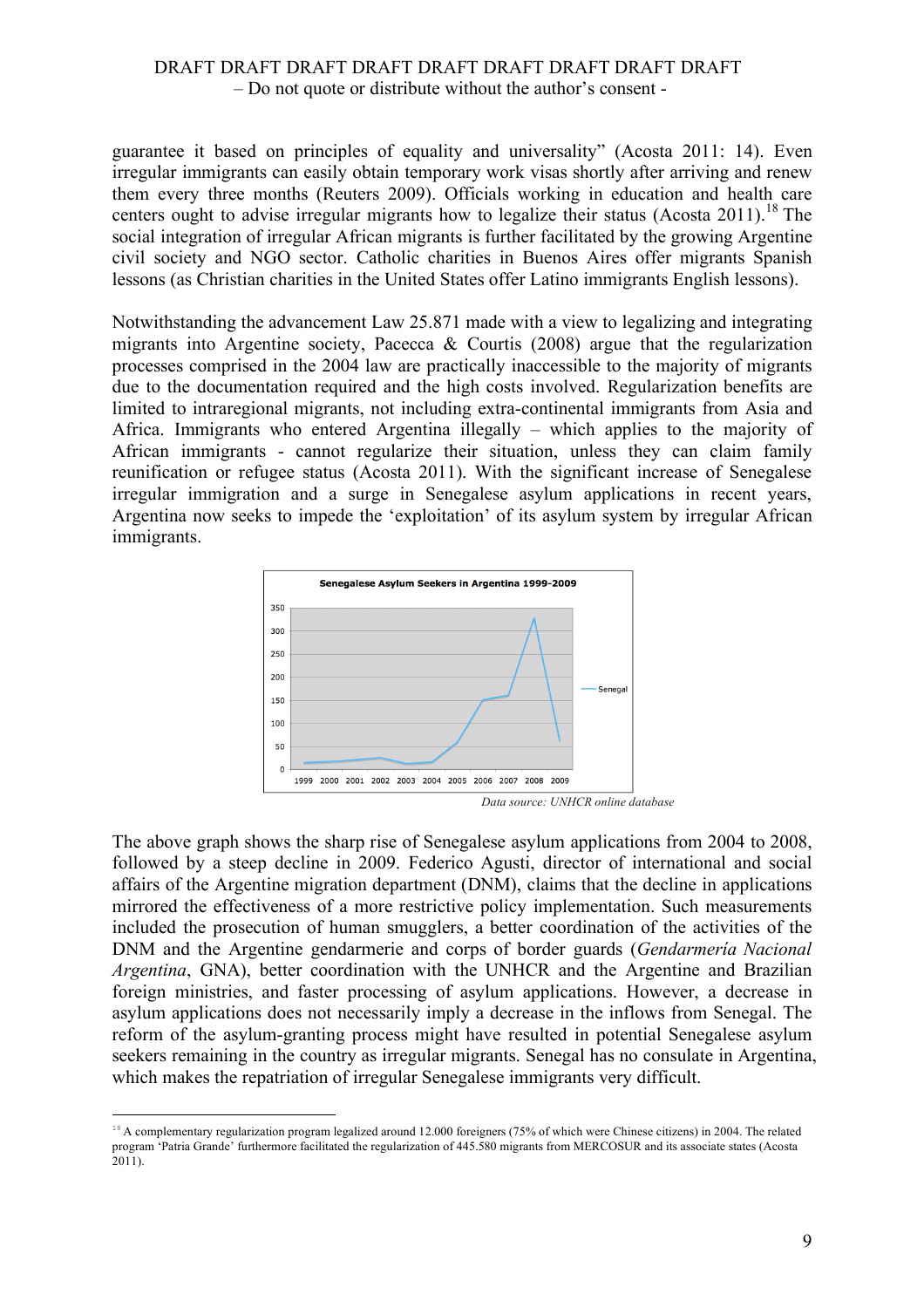# *5. Second case study: African transmigrants in Mexico*

In the past decade, Mexico experienced a reverse migration transition. The proportion of Mexico's immigrant population almost doubled from 0.5 per cent in 2000, to 0.9 per cent of the total population in  $2010$ <sup>19</sup> US-Americans make up the largest immigrant group in Mexico, followed by Guatemalans, who were granted refugee in the 1980s and 90s on a large scale (INM 2009). In the past decade, South American immigration, e.g. from Argentina after the 2001 crisis, has also increased. Mexico is also experiencing a growing inflow of Asians and Africans with the purpose of establishing permanent residence. The numbers of Asians issuing immigrant (FM2) and non-immigrant (FM3) visas en Mexico surpasses the number of African applicants by far (6630 Asian applications versus 314 applications issued by Africans in 2010).

MEXICAN IMMIGRANT POPULATION 1950-2010:

|                                | 1950    | 1970    | 1990    | 2000    | 2010    |  |
|--------------------------------|---------|---------|---------|---------|---------|--|
| <b>Immigrant Population</b>    | 106,015 | 192,208 | 340,824 | 492,617 | 961,121 |  |
| Percentage of Total Population | 00.4    | 00.4    | 00.4    | 00.5    | 00.9    |  |
| Data source: INEGI 2011        |         |         |         |         |         |  |

Apart from immigration to Mexico with the purpose of temporary or permanent residence, international organizations and NGOs estimate that up to 400,000 irregular immigrants try to cross Mexico each year with the intention of reaching the United States (Melamed 2011). In recent years, the African proportion in these flows has been steadily increasing. The number of Africans detained without the necessary documentation has been steadily growing in recent years and exceeds detentions of Asian nationals since 2007. These figures show that irregular African immigration - most probably transmigration with the purpose of reaching the United States (CEAM 2010; INM 2011) outnumbers regular African immigration by far 314 visa applications versus 1282 detentions in 2010).

AFRICANS AND ASIANS DETAINED BY MEXICAN AUTHORITIES 2004 – 2010:



i <sup>19</sup> The World Migration Report (IOM 2010) estimated Mexico's immigrant population at only 726,000 in 2010.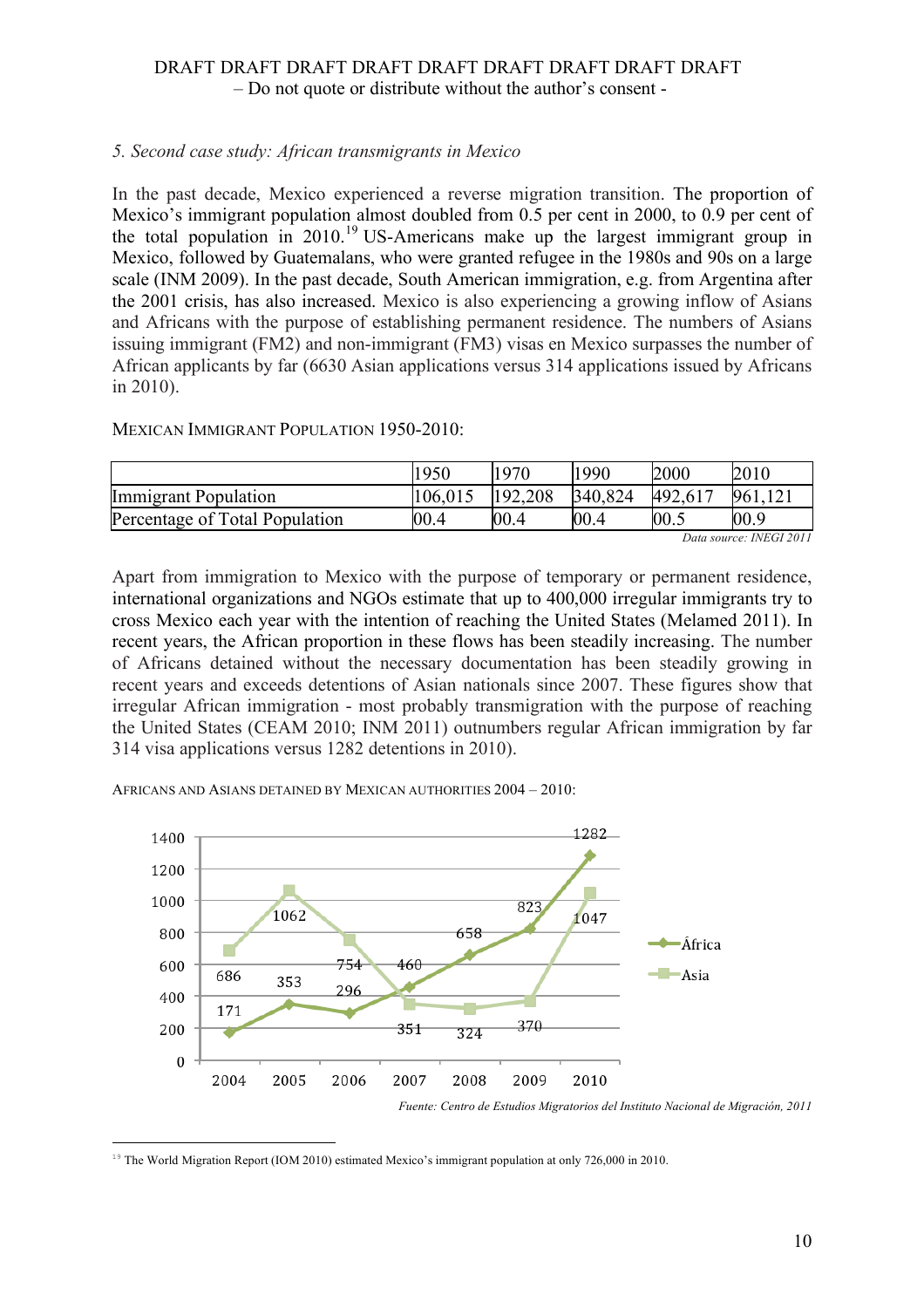Taken together African and Asian transmigration is still very small compared to similar flows from Central America (64,271 out of 69,903 detentions in Mexico in 2010 were Central American nationals). Nevertheless, the increase of African detentions by more than 650 per cent from 2004 – 2010 clearly speaks to the new and growing phenomenon of African transmigration.

Interviews conducted by the Mexican migration department (INM) indicate that many Africans spent between one and six months to reach Mexico (INM 2011). Many first traveled to Europeby air, sea or land. From there they took flights to the Caribbean or Central America (the INM names Cuba, Brazil and Ecuador as the main ports of entry). They then reached Mexico via land from Guatemala or Belize, most often with the help of human smugglers. These accounts point to different factors. First, irregular African migrants to Mexico are not the 'poorest of the poor'. On the contrary, their lengthy journeys cost them thousands of US \$. Second, globally interconnected human smuggling networks are likely to play a similarly important role as in the case of Senegalese migration to Argentina. Lastly, it seems counter-intuitive that irregular migrants would leave Europe once they successfully entered. This suggests that socio-political closure towards African immigrants *within* European countries might be more significant than *external* border enforcement policies.

### *5.1. Mexican policy reactions to recent African immigration*

For the longest time, Mexico's migration policy has been characterized by an apparent contradiction between officially demanding the US government to implement more permissive policies and the regularization of Mexican nationals residing in the United States, and the 'criminalization' of immigrants (Hinojosa 2009) on their own territory. Mexico's restrictive migration policy has been heavily influenced by bilateral cooperation initiatives with the United States such as *'Plan Sur'* (2001) and the *'Mérida Initiative'* (2008) Before the enacting of a new migration law *('Ley de Migración')* in late February 2011, Mexican migration policy was officially regulated by the general population law *('Ley General de Populación').* Irregular immigration was rated as a felony that could be penalized with various years of imprisonment. The Mexican senate claims that the new law de-criminalizes irregular migrants and better guarantees their human rights. Many NGOs, however, claim that the law rather strengthens the rights of the police force in combating irregular immigration (Melamed 2011).

The Mexican immigration department stresses that the detention procedure of African irregular migrants is exactly the same as for any other national entering Mexico without the obligatory documentation. In theory, irregular immigrants are detained in detention centers and offered legal assistance while their regularization or repatriation process is initiated. Similarly to the case of Senegalese immigrants in Argentina, Mexican officials are confronted with the lack of diplomatic missions of African countries, which often impedes successful repatriation. In 2009, Mexican authorities detained 823 African immigrants, but only repatriated 17. In 2010, the ratio of repatriations stood at 22/1282, or 1.7 per cent. As a means of comparison, 69 903 Central Americans were detained in 2010 and 63342 (90 per cent) repatriated.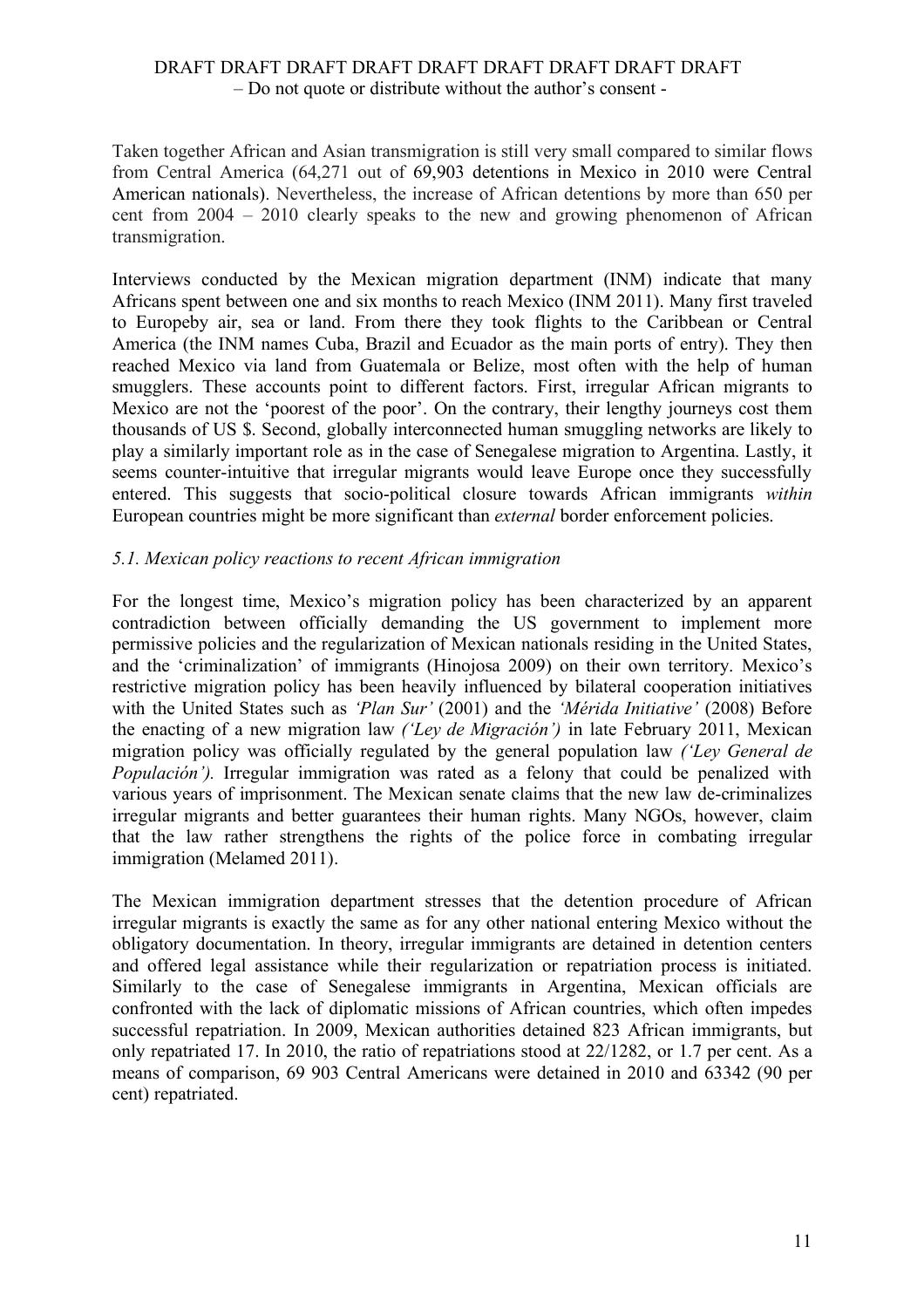According to UNHCR standards, refugee status can be granted to nationals of Angola, Eritrea, Somalia, Sudan and Liberia (INM 2011). The 1282 African detentions in 2010 included 723 Eritreans, 311 Somalis, 1 Sudanese and 4 Liberians. In 2009, there were only 4 Angolans, 4 Eritreans, 2 Somalis and 8 Sudanese refugees living in Mexico (2010 not yet available). The INM (2011) explains this numeric discrepancy with the observation that in many instances irregular African immigrants had no desire to start their regularization process in Mexico, even if they could claim refugee status under the 1951 UN Refugee Convention. According to the INM, their declared interest was to reach the United States or Canada. According to Mexican law, irregular migrants cannot be detained for more than 90 days. In cases where neither a repatriation nor regularization process can be initiated, the INM releases African migrants, requesting them to leave the country via a court order*.* Such procedure enables them to reattempt an illegal border crossing to the United States. This policy is very surprising against the backdrop of previous migration policy that was heavily influenced by US security concerns.<sup>20</sup>

#### *6. Conclusion*

i<br>Li

Preliminary research suggests that the expansion of African migration to Latin America is determined by a combination of three different types of factors: first, continuous *push-factors* out of Africa, second, the *migration constraint* of increasingly restrictive European and US-American immigration policies and third, *the pull-factors* of a. relatively high levels of development and wages, and b. permissive immigration policies of some Latin America countries. Permissive Latin American immigration policies can function as a pull-factor in at least two ways. In combination with economic opportunities in the country of reception, permissive policies function as a pull-factor for immigration with the objective of more permanent settlement and socio-economic integration. In the context of political migration constraints but strong economic pull-factors of neighboring countries, permissive policies function as a pull-factor for transmigration.

Available data suggests that the introduction of permissive policies in Argentina in 2004 functioned as a pull-factor for Senegalese immigration. Until 2008, many of these migrants filed asylum claims when detected by Argentine authorities. An emerging Senegalese migrant network facilitates their socio-economic integration as street vendors. The data also suggests that more restrictive policies introduced in 2008 to stop the 'misuse' of the Argentine asylum system, have led to the reduction of Senegalese asylum claims. In how far such policies were effective in reducing immigrant *inflows* from Senegal leaves room for future research. Assuming that the liberalization of their immigration policy was influenced by the wish to clearly distinguish their policies from the European political closure towards external immigrants, the legal exclusion of Africans from benefits related to the 2004 law points to the contradictory interests driving migration policy. Given the long history of Argentine immigration policy that was tainted by racist ideology raises the question in how far such thinking still has an - at least covert - influence on migration policy making.

 $^{20}$ Against the backdrop of the no visa policy of Central American countries towards Mexico, the proposal of issuing special transit visas for Central American transmigrants is currently discussed in the Mexican Senate (INM 2011). With a view to US-Mexican relations, this debate is perhaps even more surprising.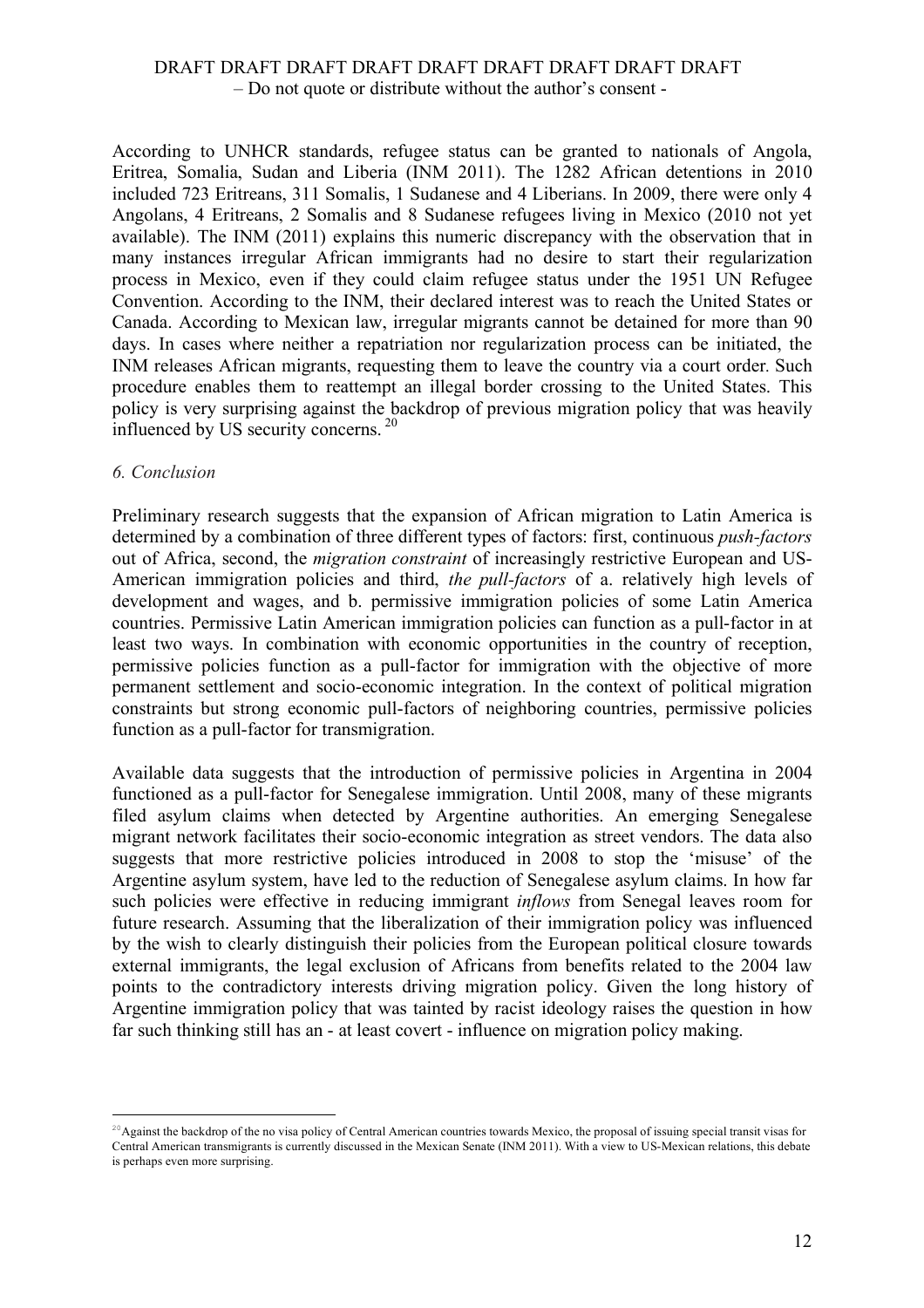In the case of East African migration to Mexico, relative permissiveness functions as a pullfactor for migrants who do not endeavor to stay in Mexico, but hope to reach the United States. Mexican immigration policy thus functions as a pull-factor in combination with US-American political migration constraints but strong economic pull-factors. Mexico seems to be less concerned with specifically addressing the inflow of new African immigration. This might be due to the fact that very few Africans show intend of settling in Mexico and rather try to reach the United States. Any Mexican policies towards African immigrants have to be viewed in the context of Mexico's recent migration reform and the conflict-laden US-Mexican 'cooperation' on migration. This case study thus points to the importance of understanding the interconnectivity of global migratory systems for any analysis of the 'effectiveness' or impact of national migration policy.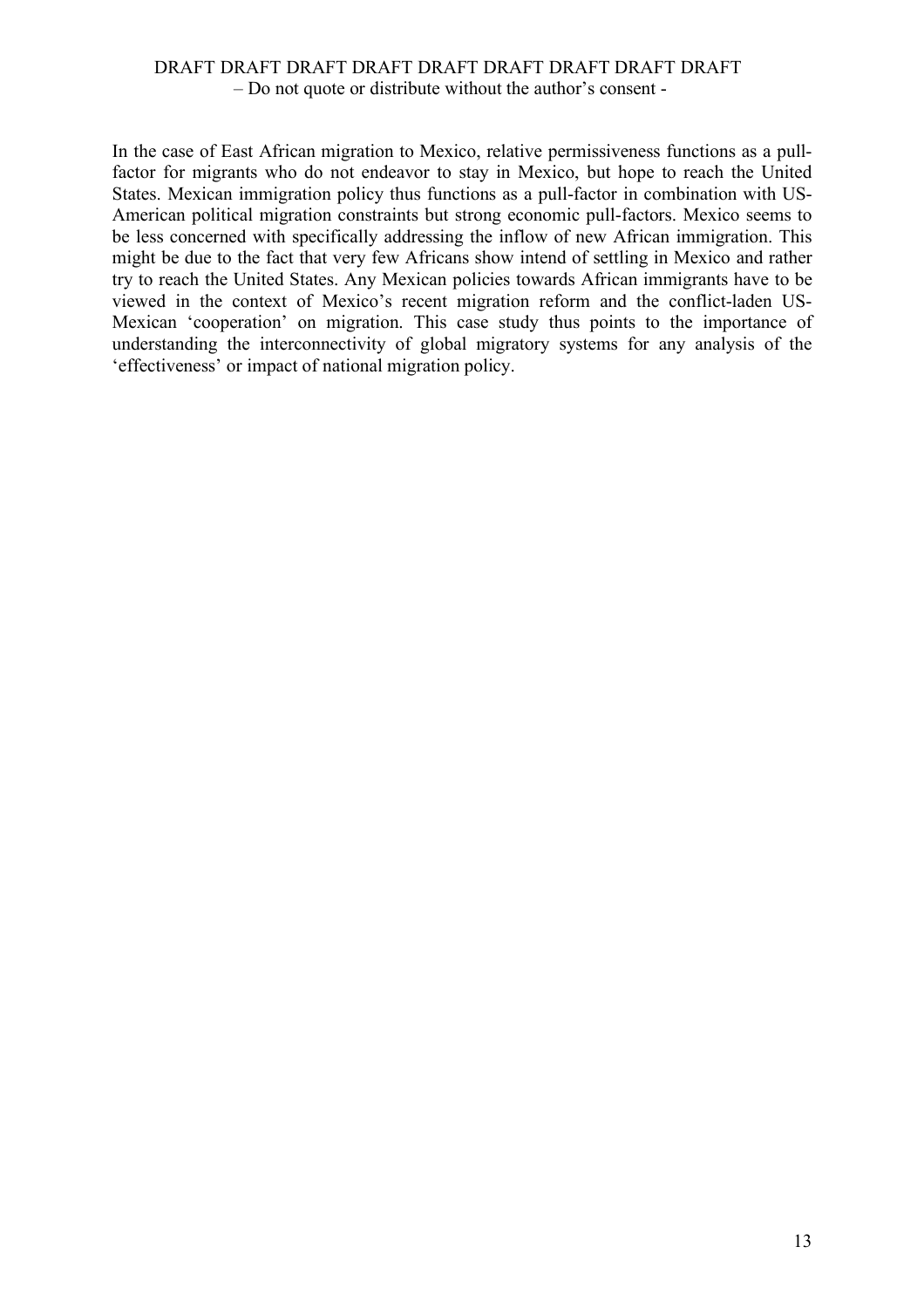# *References*

- Acosta, Diego Arcarazo (2011) "Irregular Immigration: Contrast in the Policies in the Americas and Europe", draft paper presented at the EUSA Twelfth Biennial International Conference, Boston, Massachusetts, March 3-5, 2011.
- Adepoju, Aderanti (1984) "Las relaciones entre las migraciones internas y las migraciones internacionales: el caso de África", Revista Internacional de Ciencias Sociales, Vol. XXXVI, Nro.3. UNESCO.
- Amoore, Louise (2006) "Biometric borders: governing mobilities in the war on terror," Political Geography, 25.
- Bigo, Didier (2001) "Migration and Security" In: V. Guiraudon and C. Joppke (eds), Controlling a new migration world, London: Routledge.
- Blanco, Pablo, (2009) "Cuerpos desesperados. La experiencia migratoria de polizones africanos que arriban a la Argentina". Espacio de estudios migratorios. "Miradas en Movimiento". Volumen II. Septiembre.
- Boswell, Christina (2003) The 'External Dimension' of EU Immigration and Asylum Policy. International Affairs (Royal Institute of International Affairs 1944-), 79**,** 619-638.
- Casserino, Jean-Pierre (2010) "Dealing with Unbalanced Reciprocities: Cooperation on Readmission and Implications", in: Jean-Pierre Casserino (ed.) Unbalanced Reciprocities: Cooperation on Readmission in the Euro-Mediterranean Area, Viewpoints, Middle East Institute
- DNM (2011) respuesta oficial de la Dirección Nacional de Migración (Argentina) al cuestionario de la autora "Las repuestas políticas de la Argentina frente a la nueva inmigración extra-continental a América Latina".
- Durand, Jorge and Douglas S. Massey (2010) "New World Orders: Continuities Changes in Latin American Migration", Annals of the American Academy of Political and Social Sciences, 630:20.
- Gallup (2011), Sub-Saharan Africans Struggle Financially Even as GDP Grow, http://www.gallup.com/poll/145787/sub-saharan-africans-struggle-financially-gdpgrows.aspx
- Gubert, Flore (2005) "Migrant remittances and their impact on development in the home economies: the case of Africa", in OECD (2005), Migration, Remittances and Development, (Paris: OECD).
- Guild, Elspeth (2005) International Migration and Security (editor with Joanne van Selm) Routledge, London.
- Hatton, Timothy J. and Jeffrey G. Williamson (2002) "Out of Africa? Using the Past to Project African Emigration Pressure in the Future", Review of International Economics, 10 (3), 556-573.
- Hinojosa, Miguel Vilches (2009) "LA CRIMINALIZACION DE LA INMIGRACIÓN EN MEXICO"; en Meza, Liliana y Cuéllar, Miriam (eds): La vulnerabilidad de los grupos Migrantes en México, Universidad Iberoamericana León. 304 pp.
- INM (2011) respuesta oficial del Instituto Nacional de Migración (México) al cuestionario de la autora "Las repuestas políticas de México frente a la nueva inmigración extra-continental a América Latina".
- Kohnert, Dirk (2007) "African Migration to Europe: Obscured Responsibilities and Common Misconceptions", GIGA Working Papers, N° 49.
- Haas, Hein de (2006) "North African Migration Systems: Evolution, Transformations and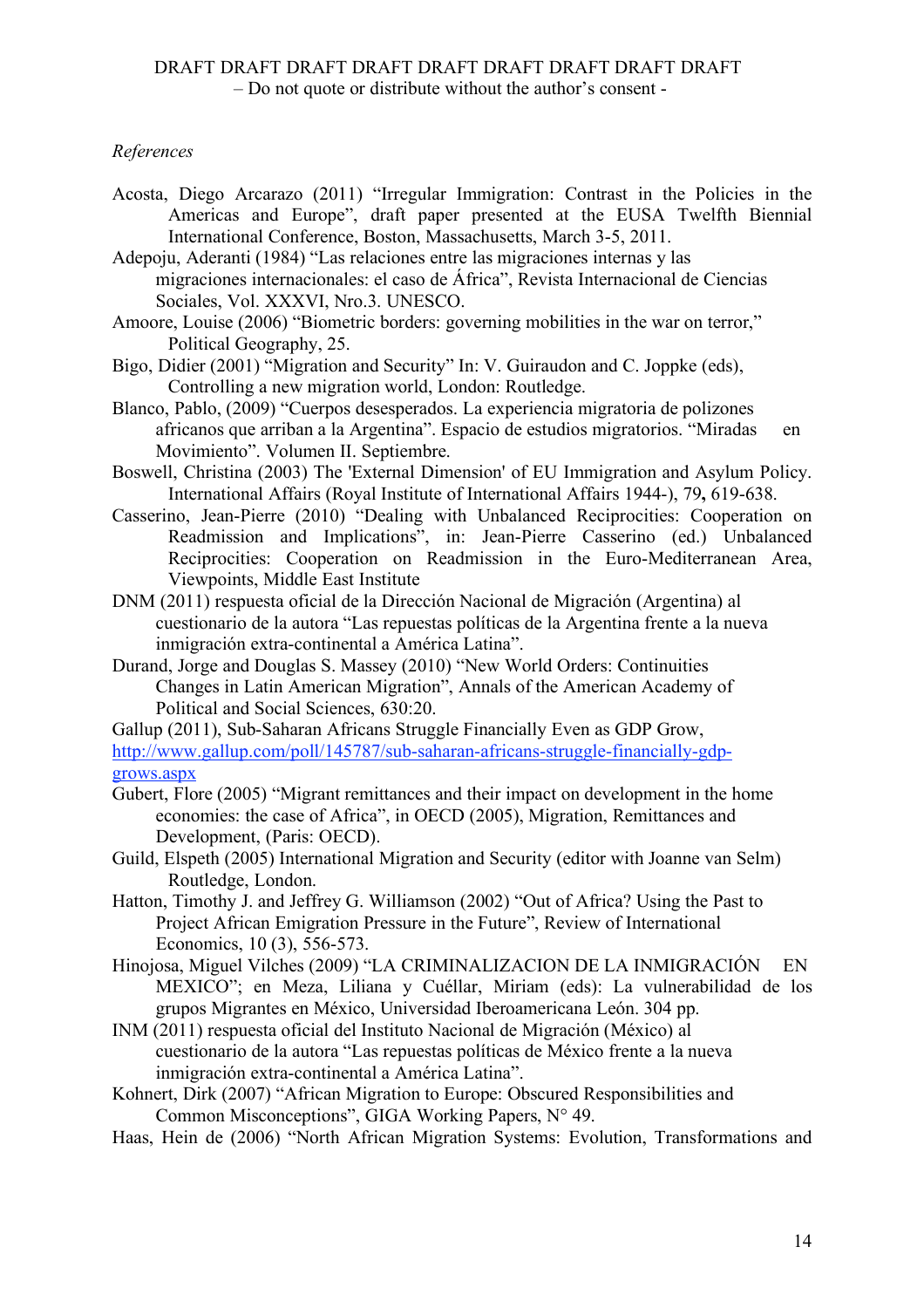Development Linkages", Migración y Desarrollo 2006(2) 65-95.

- Haas, Hein de (2010) "Migration transitions: a theoretical and empirical inquiry into the development drivers of international migration", Working Papers, International Institute, University of Oxford.
- IOM, (2010), "WORLD MIGRATION REPORT 2010 (WMR 2010): THE FUTURE OF MIGRATION: BUILDING CAPACITIES FOR CHANGE", available at
- http://publications.iom.int/bookstore/index.php?main\_page=product\_info&cPath=3
- 7&products id=651, last accessed 15 April 2011.
- Lattes, Alfredo E. (1985) "Migraciones hacia América Latina y el Caribe desde principios del siglo XIX", Cuaderno del CENEP 35, Centro de Estudios Políticos.
- Maffia, Marta (2010) "Una contribución al estudio de la nueva inmigración africana subsahariana en la Argentina". Cuadernos de Antropología Social Nº 31, pp. 7–32.
- Massey et al. (1998) Worlds in Motion, Understanding International Migration at the End of the Millennium, Oxford Univeristy Press.
- Massey, Douglas S., and Chiara Capoferro (2004) Measuring undocumented migration. International Migration Review 38:1075-1102.
- Minvielle, Régis (2010) "Migrations africaines et mondialisation par le bas à Buenos Aires", Paper presented at the IMI African Migrations Workshop, 16-19 November 2010, Dakar, Senegal.
- MuB (2011) Newsletter April 2011, last accessed 23 April 2011, http://www.migration-info.de/mub\_aktuell.php
- Pacecca, María Inés and Corina Courtis (2008) "Inmigración contemporánea en Argentina: dinámicas y políticas". Centro Latinoamericano y Caribeño de Demografía (CELADE) – División de Población de la CEPAL. Serie Población y Desarrollo Nº 84. Santiago de Chile.
- Transatlantic Trends (2011) Transatlantic Trends Immigration: Key Findings 2010, last accessed 12 April 2011, http://trends.gmfus.org/immigration/2010/index.html
- Pellegrino, Adela (2004), "Migration from Latin America to Europe: Trends and Policy Challenges", Migration Research Series No. 16, IOM.
- Sangmeister, Hartmut (2011) Der Wirtschaftsraum Lateinamerika: Positive Aussichten für 2011, GIGA Focus Lateinamerika, Nr.1/ 2011, Hamburg: GIGA
- Society for International Development (2006), "European migration policy on Africa Trends, effects and prospects", last accessed on 23 April 201, http://www.migration4development.org/content/european-migration-policy-africatrends-effects-and-prospects
- UNHCR Statistical Online Population Database, last accessed 23 April 2011, http://www.unhcr.org/pages/4a013eb06.html
- Zubrzycki, Bernarda y AGNELLIAgnelli, Silvina (2009) "Allá en África, en cada barrio por lo menos hay un senegalés que sale de viaje. La migración senegalesa en Buenos Aires". Cuadernos de Antropología Social, Nro. 29: 135-152.

*Newspaper Articles:*

BBC News, "Tunisia migrants: Italy puts Europe on alert", 15 February 2011, last accessed 11 April 2011, http://www.bbc.co.uk/news/world-europe-12461866

Frankfurter Allgemeine Zeitung, FAZ (2011 a), "Menschlicher Tsunami" Heftiger Streit über Flüchtlinge aus Nordafrika, 11 April 2011, last accessed 11 April 2011,